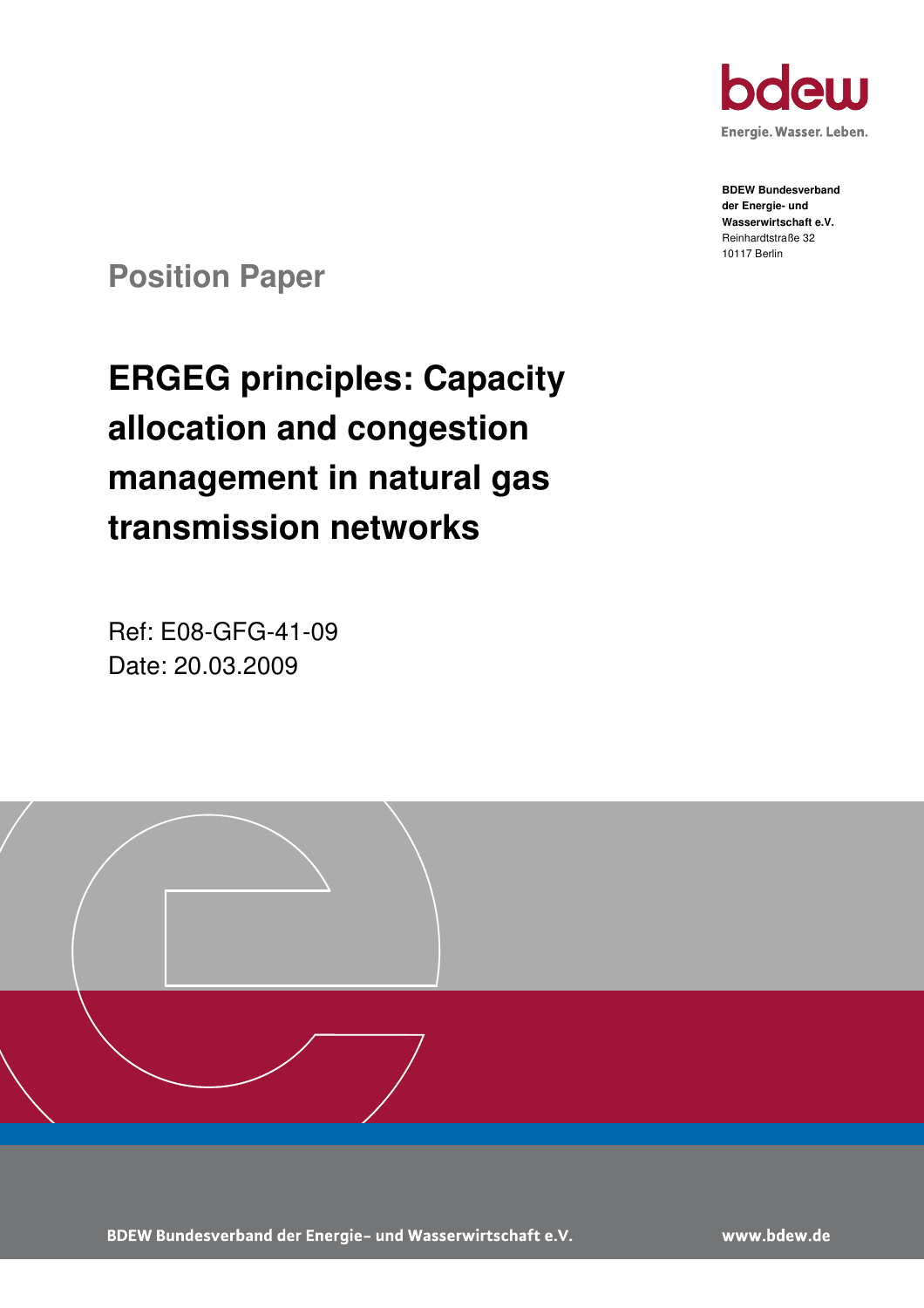

#### **General Remarks**

The German Association of Energy and Water Industries (BDEW) represents 1,800 members of the electricity, gas and water industry. In the energy sector, we represent companies active in generation, trading, transmission, distribution and retail.

We welcome the opportunity to comment on the ERGEG Consultation Paper. We agree with the general pre-requisites set by ERGEG that capacity allocation mechanisms (CAM) and congestion management procedures (CMP) must be transparent and non-discriminatory and that they must combine technical and economic efficiency while addressing the various needs of market participants.

We understand that the ERGEG paper is only addressing contractual congestion and that dealing with physical congestion is beyond the scope of the present consultation. We would, however, like to point out that the present development of enlarging entry-exit market areas, which is an important pre-requisite for liquid gas hubs and the changing gas flows make it necessary that transmission system operators (TSOs) also make substantial investments. The current tariff regulation in at least some member states, such as Germany, is not entirely suited to ensure the necessary investments. Therefore, any solution to increase capacity needs to address the issue of appropriate incentives for investments. Providing a safe climate to foster investment into gas transmission networks is a key component for establishing a non-discriminatory and efficient market for transmission rights.

We would like to make the following general remarks regarding the consultation:

- The consultation paper rightly addresses the issue of cooperation of adjacent TSOs. Cooperation of TSOs will, however, only yield the desired results, if there is also improved cooperation of the respective regulators and harmonisation of the national laws. At present, many issues of cross-border cooperation cannot be resolved due to inconsistencies in national energy laws. Closing these regulatory gaps must be given high priority if cross-border capacity markets are to be established. In this context, we strongly support the Gas Regional Initiative as a suitable framework for developing regionally coherent measures and procedures paving the way to a truly integrated single European market.
- ERGEG rightly observes that the intended measures on CAM and CMP must not result in "unfair expropriations" of shippers. Generally, all shippers need to be able to rely on their existing contracts and the intended measures may not affect existing and valid capacity contracts. Amending these contracts, which may become necessary in implementing a new CAM and CMP regime, should not result in unduly abridging existing contractual rights.
- The continued ability to conclude long-term capacity contracts is important in order to guarantee security of supply via long-term import contracts. This market need has to be acknowledged and addressed in implementing any CAM and CMP measures.
- The consultation paper introduces in various instances the concept that undertakings with higher market shares in downstream markets should be treated less favourably than "newcomers" (e.g. point 2.5.3, G4.2, Annex 3, p. 31). It is clear that the system of capac-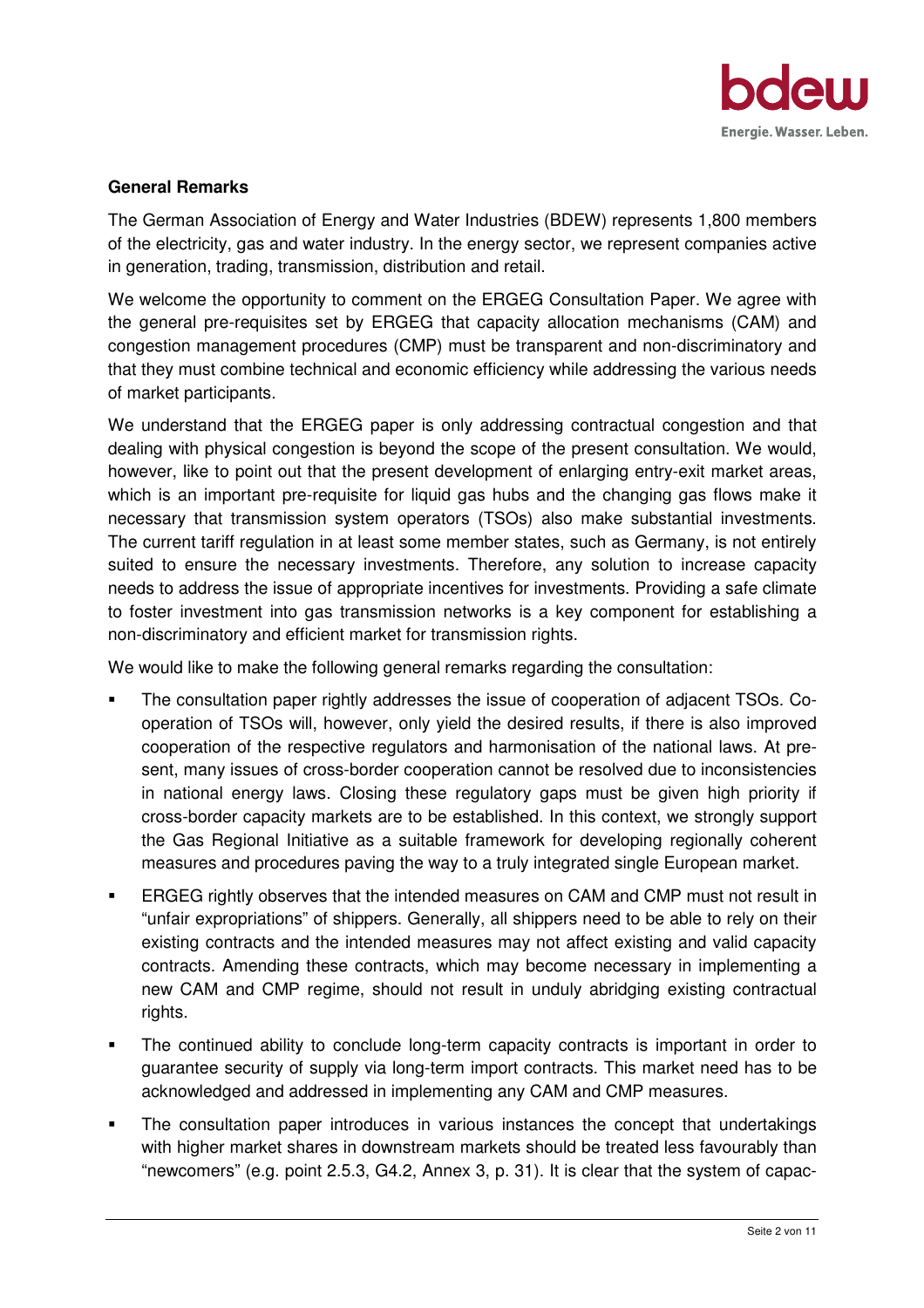

ity allocation and congestion management may not discriminate against any market party and must enable more market players to access the market. In our view, it is important to have a level playing field for all undertakings active in the gas market. Such level playing field is, however, in particular ensured by competition law and the rules against abuse of dominant positions in the markets. We do not consider it appropriate to establish new rules which go beyond competition law requirements, as this would constitute market regulation and discrimination against certain undertakings with doubtful value for competition. In competition law there is general agreement that a dominant position as such is not illegal, but only the abuse of such position. Any abuse has to be addressed by the relevant competition authorities, but there is no need for additional energy regulations.

 Some of the measures considered in the consultation paper (e.g. capacity buy-back mechanisms) will lead to increased financial risks for TSOs. This means that the solution also needs to cover effective incentives for TSOs in order to set off these risks. As mentioned before, the present tariff regulation framework is not fit to address this issue in all member states. As a consequence, tariff issues need to be addressed in the present context. In this instance, we welcome the DG TREN's initiative, as mentioned at the Brussels workshop, to analyse the use of tariffs to achieve better incentives and hope that the future proposals will incorporate such measures.

#### **Answers to the consultation questions to market participants**

# **1 Do you agree with the problems that ERGEG has identified with capacity allocation and congestion management? Are there other aspects that should be taken into account?**

BDEW agrees, that both capacity allocation and congestion management in the gas market allow for further improvement. We would, however, like to point out that there have been many positive developments since the Sector Inquiry was published to which the consultation paper refers. While we agree with the general assumptions, we would like to point out additional prominent issues, which we feel have not been sufficiently addressed.

ERGEG identifies the difficulty of new entrants obtaining capacity as the main problem of capacity allocation and congestion management in gas markets. As ERGEG notes, this originates from shortages of available capacity at many cross-border points and from potentially discriminatory aspects of allocation mechanisms. ERGEG further believes that this results in an imbalance in the market opportunities available to new entrants contributing to an inefficient use of existing capacity and a lack of liquidity in most markets.

As set out above, we think that apart from the need to deal with contractual congestion, the support of investments for expansion of capacity is crucial as well, because physical congestion can only be remedied by investment in more physical capacity. Consequently, the ER-GEG proposals should not be seen as a replacement for the essential requirement of an increase in investment in gas networks. Furthermore, in order to give the market an overview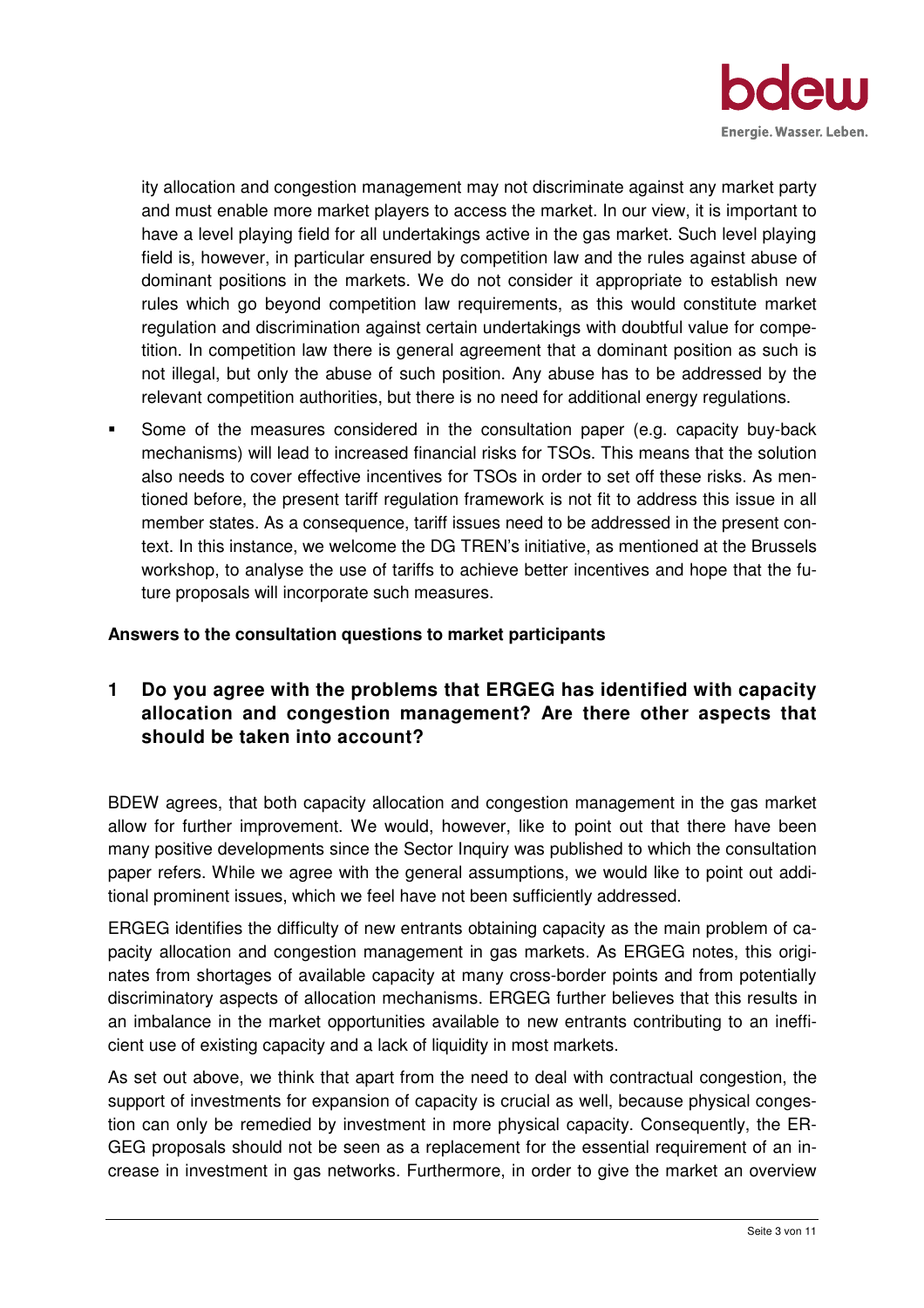

where contractual and where physical congestions exist, transparency on congestions (flows, available capacities, used capacities) is needed.

In addition, overcoming the regulatory gap is an essential issue, which currently makes it often difficult to find suitable cross-border solutions. In this respect, BDEW welcomes the Gas Regional Initiatives. Furthermore, we expect that the coordination of regulators and regulatory frameworks is facilitated by the implementation of ACER.

One missing aspect is the treatment of cross-border points at the border to non-member states. With regard to these entry-exit points, BDEW would like to stress that existing as well as future import contracts need the possibility of long-term capacity booking. We see this as mandatory to ensure long-term security of supply.

## **2 The scope of ERGEG´s principles and of the derived proposals covers bringing capacity to the market where there is currently contractual congestion. Do you agree with this approach?**

As we have already pointed out, we see the principles and derived proposal as being designed to tackle contractual congestion. The proposed measures will only to a limited extent be able to increase the available physical capacity.

Dealing with the issue of contractual congestion the following aspects have to be addressed: Capacity rights have to be defined and sold efficiently; the system shall include incentives that ensure that capacity rights are efficiently used; and regulators provide TSOs with incentives to manage their system efficiently.

Measures fulfilling these criteria will help to redeem aspects of contractual congestion and will foster the release of capacity by historic capacity holders. Such an approach is also likely to create a liquid and transparent primary market in transmission capacity rights and further create an effective secondary market in order to optimise utilisation of capacity.

# **3 In principle, European regulators consider FCFS allocation potentially discriminatory. Do you share this view? What do you think about the proposed mechanisms (OSP with subsequent pro-rata allocation or auctioning)?**

In general, we would like to point out that FCFS mechanisms have their merits, in particular in cases where there is no congestion. Shippers make one bid and receive capacities at a fixed price. This guarantees low transaction costs and is a fundamental component of reliability for planning processes. FCFS does not have any bias towards any market party. For the allocation of intra-day capacity, FCFS still seems to be the suitable system.

For the allocation of day-ahead capacities or other capacities (free, becoming free by expiring of existing contracts or newly built) with a duration of less than one year, auctions should be implemented. The goal should be to establish coordinated auctions of the TSOs concerned. Fostering cooperation between adjacent TSOs also requires further cooperation between the involved regulatory authorities. The auction dates have to be published well in advance (at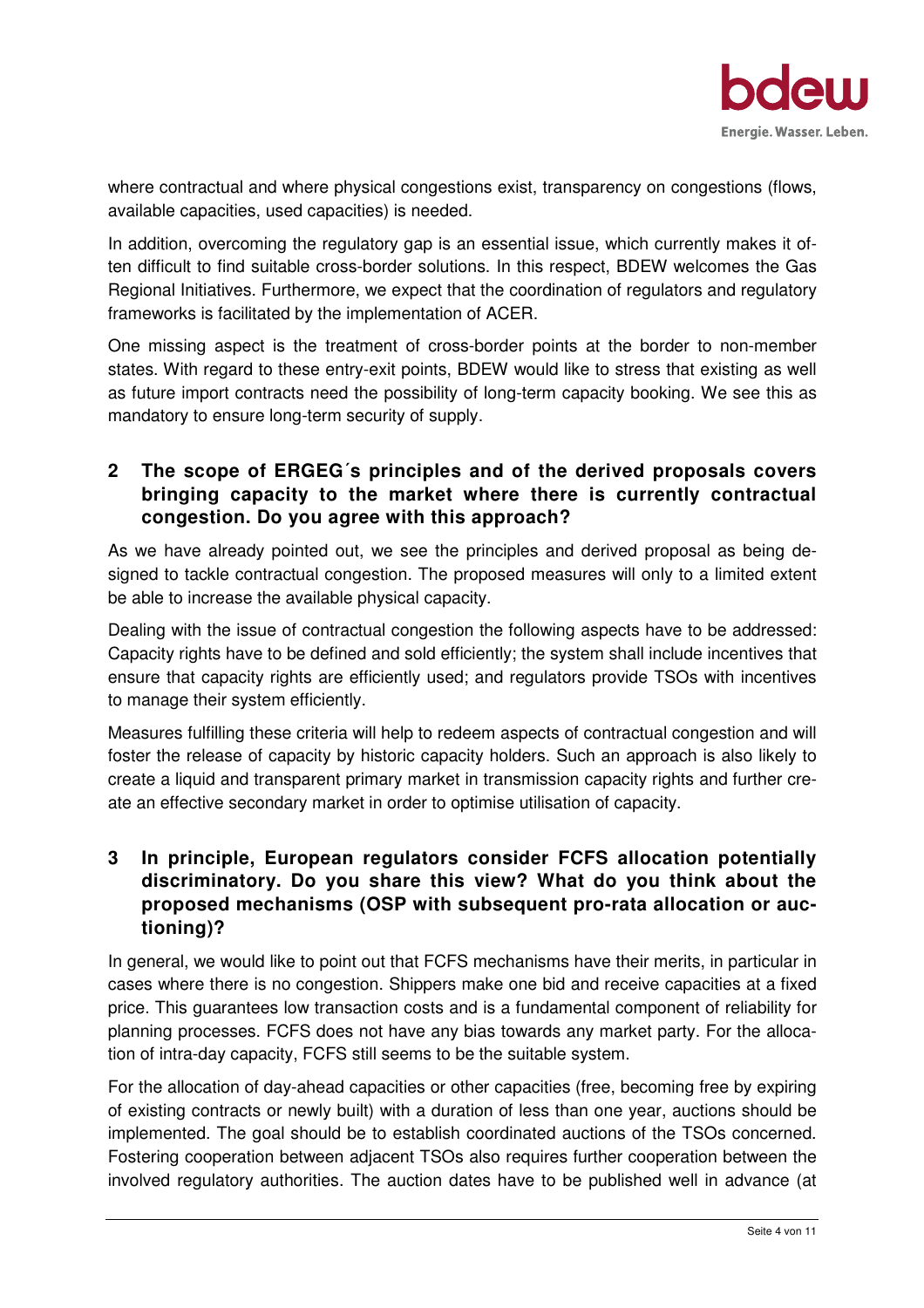

least a year) and the auction deadlines have to be in line with gate closure times of the relevant gas exchanges. TSOs also have to publish in advance, which capacity products are available at the respective auction. Lot sizes must be aligned with current market practises. We propose auctioning with a market clearing price, which means that all shippers of the auction pay the same marginal price which is determined by the highest capacity offer which is successful in the auction. All participants in the auctions have to be treated equally.

The additional revenues from capacity auctions shall primarily be employed to remedy existing bottlenecks in the network.

Capacities with duration of more than one year should also be allocated by auctions. The proposed Open Subscription Period (OSP) does not constitute a Congestion Management Procedure, but is only a method to assess whether there is congestion. In case of congestion, a second step, either an auction or a pro-rata allocation is necessary. We do not think that the combination of OSP with pro-rata allocation, as suggested in G3.1.2, is a suitable solution. The main disadvantage of pro-rata is that the scarce good "capacity" is not being distributed by a market-based approach, but instead by an institutional process. This might entail strategic behaviour of bidders, which will divert allocation from the economically most viable solution. Nevertheless, pro-rata could potentially be employed for the allocation of newly built capacities in open season procedures.

It is important to note that after an OSP or an auction any residual capacity which eventually has not been sold should be allocated FCFS. Equally, the allocation of intraday capacity may only be achieved by FCFS mechanisms.

In order to increase efficient sale of capacities, a high level of transparency is necessary. Expanding existing initiatives (GTE+ transparency platform and GRI NW transparency initiative) seems to be a sensible approach. We would suggest that the transparency requirements as listed in Annex I of the consultation paper should be aligned with the results developed by the "transparency" work stream of the GRI North-West.

In the long run, a common auction platform would be highly desirable. Such a common auction platform could be developed from already existing platforms, e.g. in Germany Trac-x.

We also think that implicit auctions should be considered for short-term allocation at a later stage. In implicit auctions, capacity and commodity is sold together. However, a pre-requisite for implicit auction is the existence of liquid market places at both sides of the congested points.

# **4 In your view, what is the future importance of the proposed capacity products (firm, interruptible, and bundled) and of the proposed contract duration (intra-day up to multi-annual)?**

BDEW agrees that there will be a need for multiple capacity products with different terms ranging from intra-day, daily, weekly, monthly to multi-annual specifications. In particular, long-term capacity bookings are necessary for ensuring security of supply and for hedging market risks in trading. We agree that the demand of market parties should develop the ac-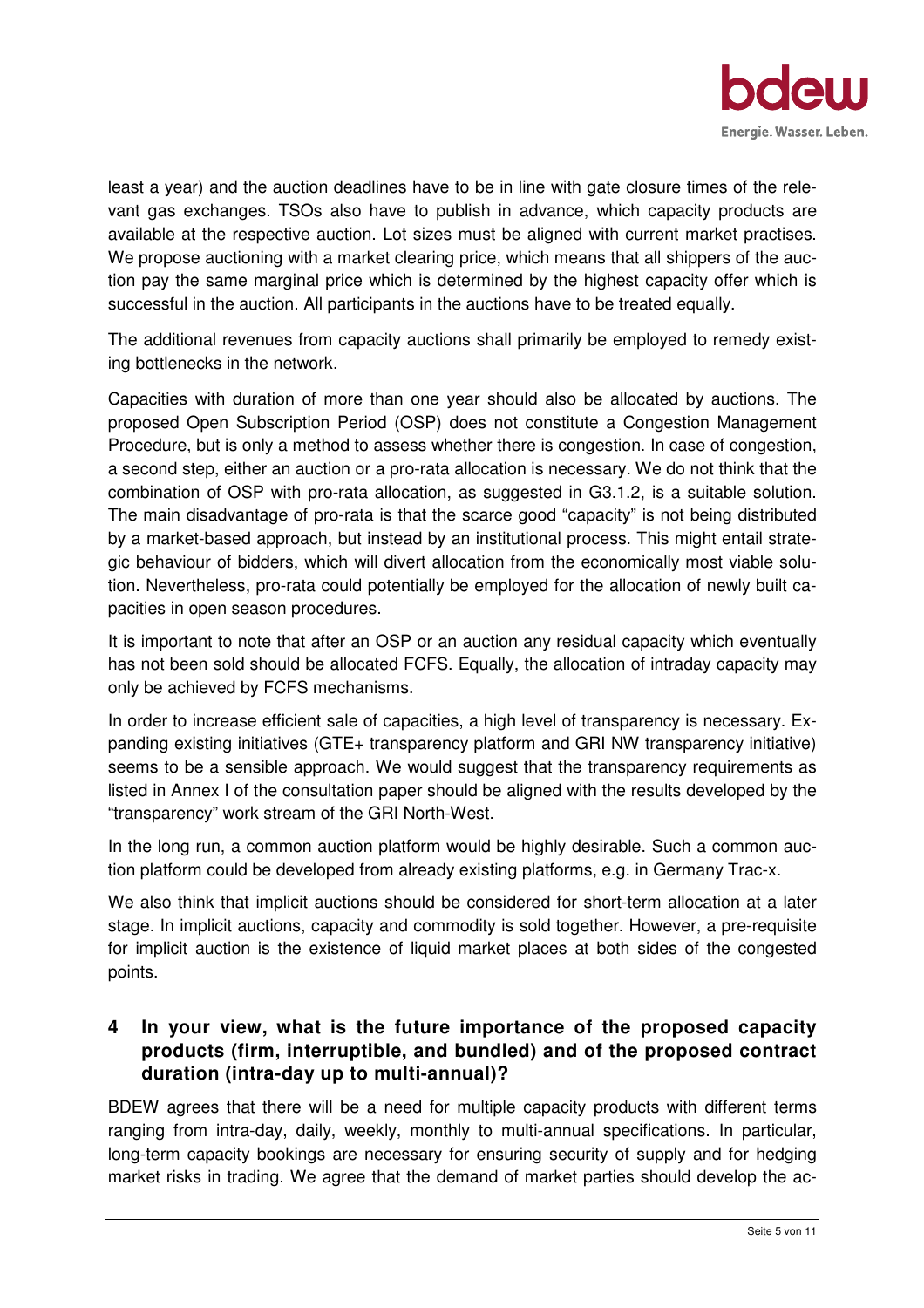

tual capacity products. With regard to short-term capacity, the development of new products (e.g. hour blocks) should be considered. Such development is, however, dependent on corresponding commodity products at the commodity markets and in particular gas exchanges.

The NRA's approval for the capacity products should therefore not deviate from the marketbased approach. The NRAs do however have the responsibility that the product design allows bundled products and efficient use of cross-border capacities.

Taking into account the needs of the market and the diversified products and durations identified by consultations we support the suggestion to set aside a reasonable proportion for short-term capacity products to be offered on a firm basis.

The ERGEG proposals also include interruptible products. Generally, interruptible products are only helpful to shippers in a limited amount of cases, in particular where demand is flexible (e.g. dual fuel production/ generation). Consequently, interruptible capacities and interruptible Use-It-Or-Lose-It procedures (UIOLI) should not be considered as an efficient tool to increase liquidity.

We welcome the establishment of bundled products, which are an important step for more liquidity on the gas markets as they allow easier trading from hub to hub. Bundled products should be a top priority in the process. TSOs must allow and implement bundled products at all booking points. This means that it will not be necessary to procure entry and exit capacities at a single booking point separately. Instead, it must be possible for a participating company to offer a border crossing or a transfer between market areas as a complete bundle and for the TSOs to implement the package in operational terms. As set out above, besides the need of enhanced cooperation of TSOs, the offer of bundled products has to be supported by the respective regulators and consistent regulatory frameworks in the states concerned. In cases, where additional investments are necessary for offering bundled products, the question how these investments are reimbursed in the tariff regulation framework also needs to be addressed adequately.

## **5 What is the role of secondary capacity trading?**

Measures aimed at the primary capacity markets will help to close the gap between the volume of contractual congestion and the technical maximum. The secondary market is a useful tool for maximising utilisation of the available physical capacity. Concrete incentives for releasing unused capacity into the secondary market are therefore needed to improve its functioning.

There should be no restrictions or discrimination for holders of capacities to market them in a secondary market. Market participants have to be able to adapt their capacity holdings to changes in their underlying production, purchase, sale and consumption decisions over time. An active secondary market in the capacity rights is therefore essential to realign capacity rights between users over time and to ensure the optimal use of the transmission network. To trade capacity freely in secondary markets, shippers must have the possibility to divide capacity into its constituent parts, to be able to sell an individual season, month, day or even hour taken from e.g. an annual capacity booking. The original shipper shall have the choice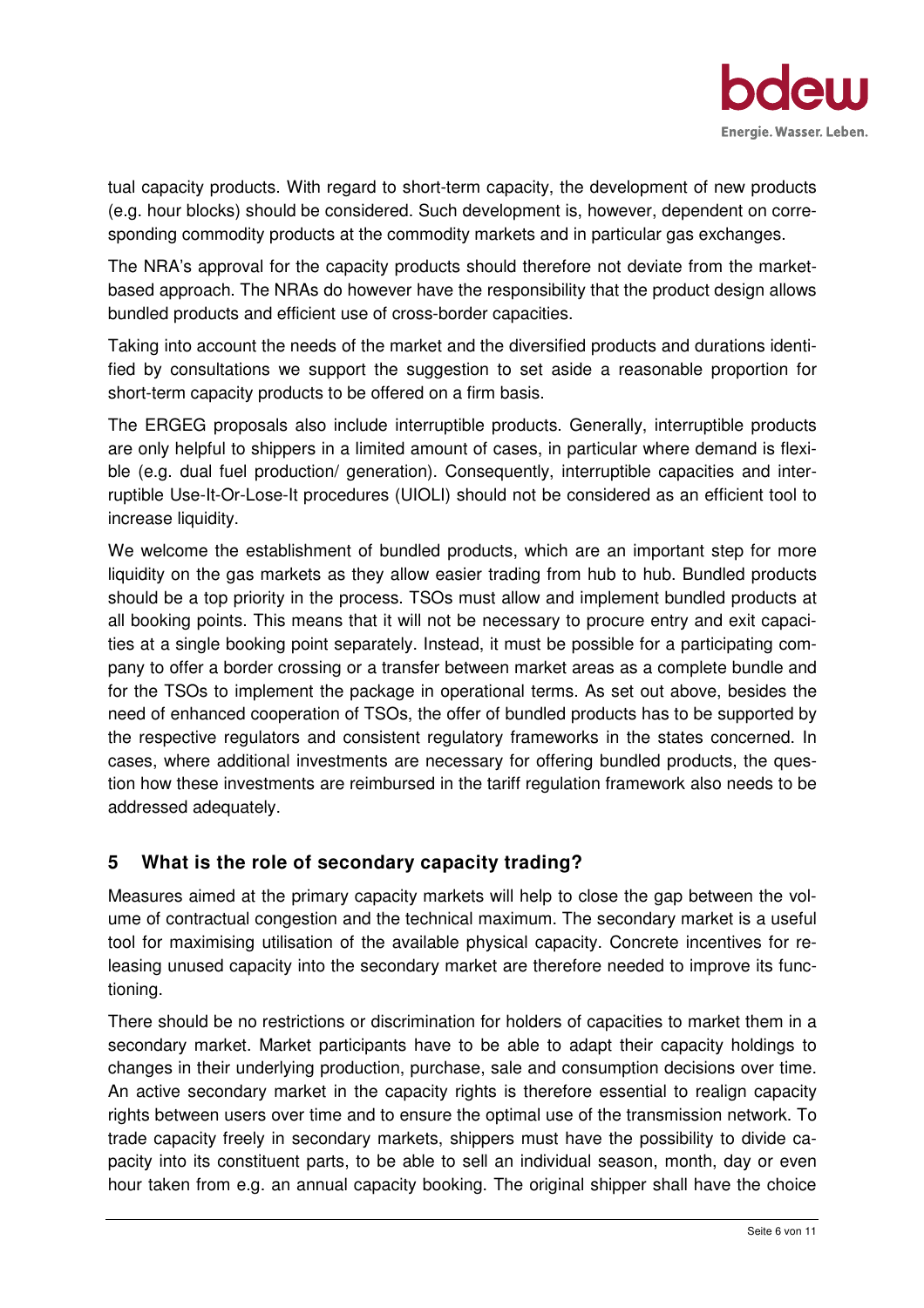

either to transfer only the right to use the capacity or - with the consent of the TSO - to transfer the complete contract including all rights and obligations. The whole process must be facilitated by TSOs by ensuring that contractual rights to capacity can be transferred freely between market participants in the secondary market.

It is important that a common platform of the TSOs for secondary trading is established. The target must be to include all the entry and exit points at market area boundaries and national borders in this platform. In order to enable seamless and efficient operations the operational setting (i.e. processes, tools and contracts for capacity booking, trading and usage) should be standardized, fit for purpose and very efficient.

# **6 How do you assess the proposed measures to enhance the availability of firm capacity and to improve short-term and long-term congestion management?**

In general, BDEW sees many proposed measures as suitable to deal with problems of contractual congestion. Some of the proposed measures, however, have serious drawbacks, which should be carefully considered. In addition, a "toolbox" approach, leaving it to the regulator to choose between the proposed measures, may lead to inconsistent systems and may endanger the goal of a level-playing field in regulation.

BDEW welcomes solutions, which will help to close the gap between contractual congestion and the technical maximum. However, interference with existing contracts, which could be especially harmful with regards to security of supply, must be avoided.

In the following, we provide a short assessment of the various proposals:

## **G1.2.1 Increase of available capacity by enhanced cooperation**

We fully support further cooperation of TSOs. As set out above, the cooperation of adjacent TSOs must be accompanied by closer cooperation of the relevant NRAs and the abolishment of inconsistent national regulation. Furthermore, tariff regulation must set the right incentives for closer cooperation of TSOs

## **G1.3 Capacity Calculation**

TSOs presently have to be prudent in capacity calculation, as they have to guarantee shippers' gas transport. They currently use an approach which ensures smooth operation of nominated flows even under unfavourable circumstances, like a sudden drop in temperature, unplanned outages of production field or storage (worst case scenario). Inability to perform the gas transport - in the absence of force majeure - exposes the TSO to the risk of compensating shippers. At least in some countries, this risk cannot be accommodated in the present tariff regulatory background.

In accordance with a calculation methodology provided by the NRA, TSOs may be able to employ statistical methods of capacity calculation, provided that the CRM gives them methods to deal with situation where they cannot fulfil their contractual obligations (e.g. through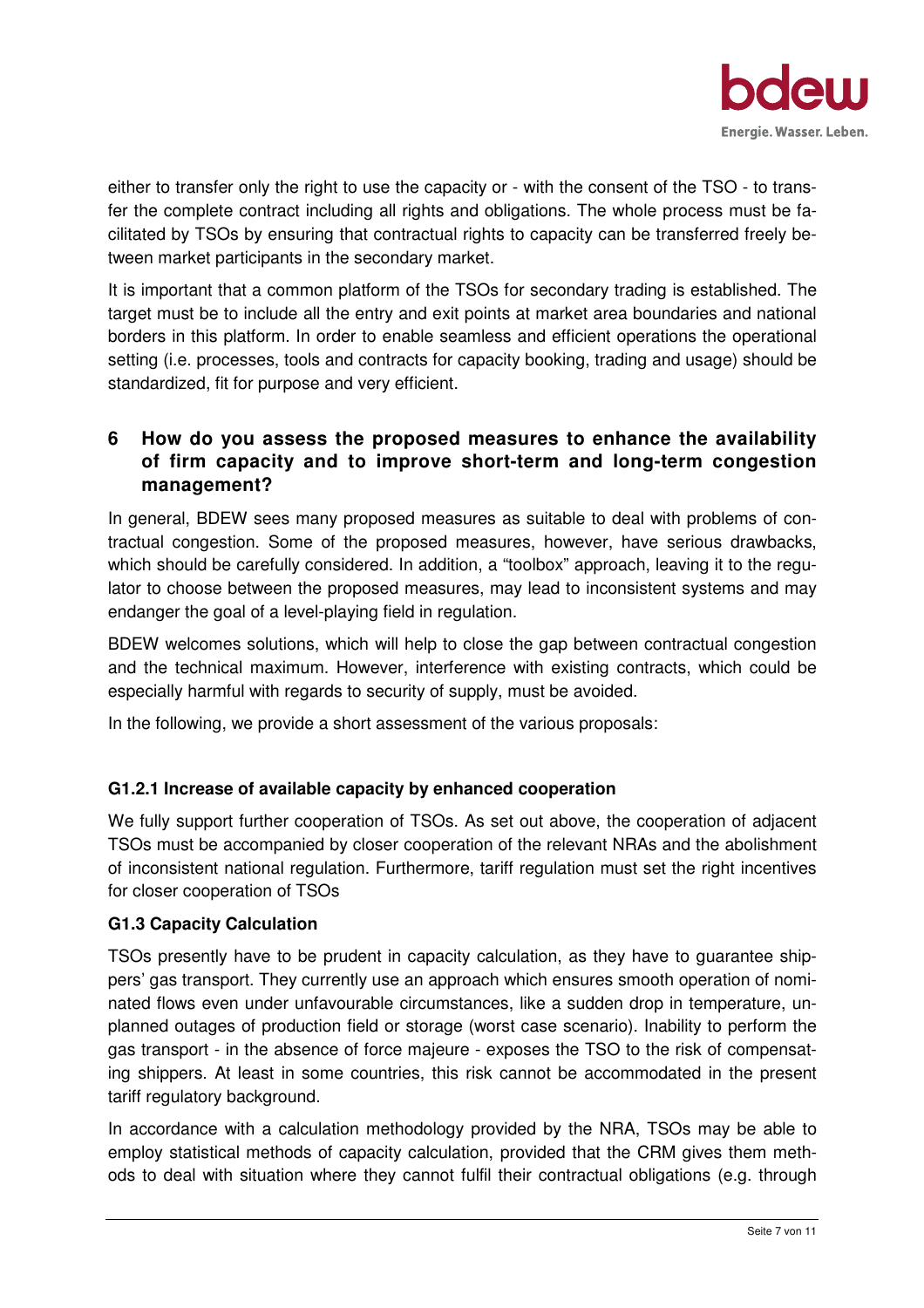

capacity buy-back mechanisms) and tariff regulation gives them possibilities to employ such mechanisms. Such an approach requires that revenue regulation of TSOs is adjusted accordingly in order to compensate for resulting costs or to allow for symmetric risks and chances. Excess revenue, which the TSOs receive by selling additional capacity, will be available to compensate the costs of capacity buy-back. Any additional over-recovery or under-recovery of regulated revenues may require a method to return money/ costs to capacity holders in the least distortionary manner possible. However, it must be ensured that the TSO receives appropriate risk compensation. In any case, new calculation methods cannot be implemented shortly, but require extensive IT preparation.

#### **G2.2.3 Interruptible capacity**

As already set out above, additional offers of interruptible capacity are only to a limited extent suitable to solve the shortcomings of present capacity markets. In particular, short-term interruptible capacity is not able to satisfy market needs. In general, we believe that interruptible capacity should be seen as the exception rather than the rule.

#### **G2.3 Increase of available capacity by commercial means**

The proposed guidelines explicitly refer to the possibility to procure physical energy in order to maximise and manage the offer of additional capacity. Such "flow commitments" have proven as a very useful tool to increase the free amount of firm capacity available. However, in order to employ this tool, it is essential that the costs incurred by the network operator in connection with flow commitments be covered and that NRA support the implementation of flow commitments. For this purpose, flow commitments must be standardized in such a way as to allow calls for tenders to be issued and commitments to be acquired at market conditions.

In capacity buy-back mechanisms, the TSO offers more firm capacity than the maximum technical capacity. The TSO anticipates that booked capacity is in general not used fully or simultaneously by shippers and that normally the used capacity is below booked capacity. On the basis of statistical considerations, the TSO analyses whether this effect is visible during a defined timeframe and to which extent the under-usage of capacities occurs. This analysis has to be made separately for every relevant entry/ exit point, considering the specific conditions at this point, and cannot be made for the whole network in general.

After determining the statistical load at each point, the TSO has to weigh the possibility of full usage of capacities at this point against the possibility of buying back capacity at this point, in order to fulfil all nomination of shippers.

If there is a high risk of congestion without a realistic possibility of buying back capacity in the market, the TSO will not offer additional capacities.

On the other hand, if the possibility of congestion is rather low and if there are realistic options to buy back capacity, the TSO will market the additional firm (statistical) capacity.

Such offer of statistical capacity is e.g. conceivable in situations where transport capacity is booked during the whole year for the filling of a storage facility. The TSO may, however, as-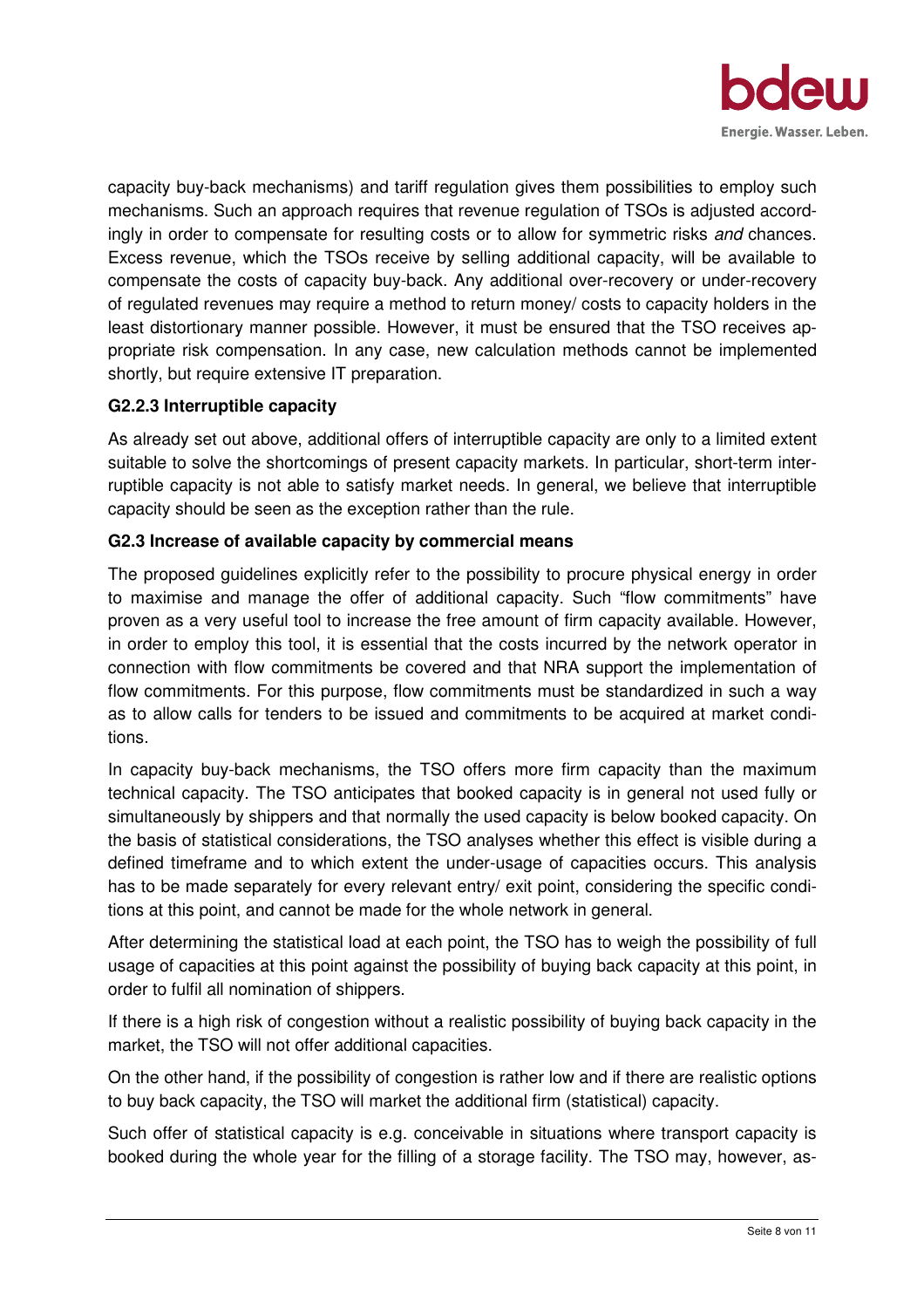

sume that the Shipper will typically inject gas into the storage facility in summer and extract gas from the storage facility in winter.

The TSO must be able to cover the costs of buying back capacity. Tariff regulation must offer incentives for the TSO to assume a higher risk.

#### **G4.1 Firm day-ahead UIOLI procedure**

The proposed compulsory restriction of existing rights of re-nomination could have serious impacts for standard business cases of gas supply. Restrictions of re-nominations potentially have the following effects:

- Trading companies would face restrictions on their flexibility and could no longer react at short notice to trading operations and transfer gas quantities between the various trading hubs. This would have corresponding consequences on the liquidity and price convergence of hubs.
- Shippers would be constrained in offering short-term balancing energy.
- The possibility of using storage facilities to provide short-term flexibility would be restricted.
- Companies supplying consumers would no longer be able to react to short-term demand fluctuations. This would lead to imbalances with increased demand for balancing energy.
- The cancellation of renomination rights would significantly impair supplies to gas-fired power stations with highly volatile gas demand.
- **Reactions to restrictions on gas supply by producers would be possible with a time de**lay only.

Other than the UIOLI described under G4.1 an improved secondary capacity marketing enables the capacity holders to sell capacities in line with their business needs and individual planning assumptions. In order to achieve more liquid secondary markets, a Use-It-Or–Sell-It procedure (UIOSI) should be established which is not affecting the gas supply business in the aforementioned way. Prerequisite for UIOSI is an improvement of secondary capacity trading by establishing tools and procedures for an efficient market, such as standardized capacity products, standard contracts and a central booking platform.

We would suggest the following UIOSI procedure to improve liquidity in secondary markets:

- Capacity holders are generally obliged to bring unused capacity to the secondary market to a very large extent based on their individual planning assumptions. If liquid secondary markets exist, capacity holders have a strong incentive to optimise their capacity portfolio by selling in the secondary market.
- For every entry-exit point which is actually or potentially subject to contractual congestion, the aggregated allocated flows and the auction results for secondary capacity, including bids and offers, are published  $D+1$ . The publication must enable market participants to make an assessment of the effectiveness of the UIOSI principle.
- The effectiveness of the secondary market is assessed for each relevant entry-exit point separately: If capacity demand is predominantly fulfilled by offers on the secon-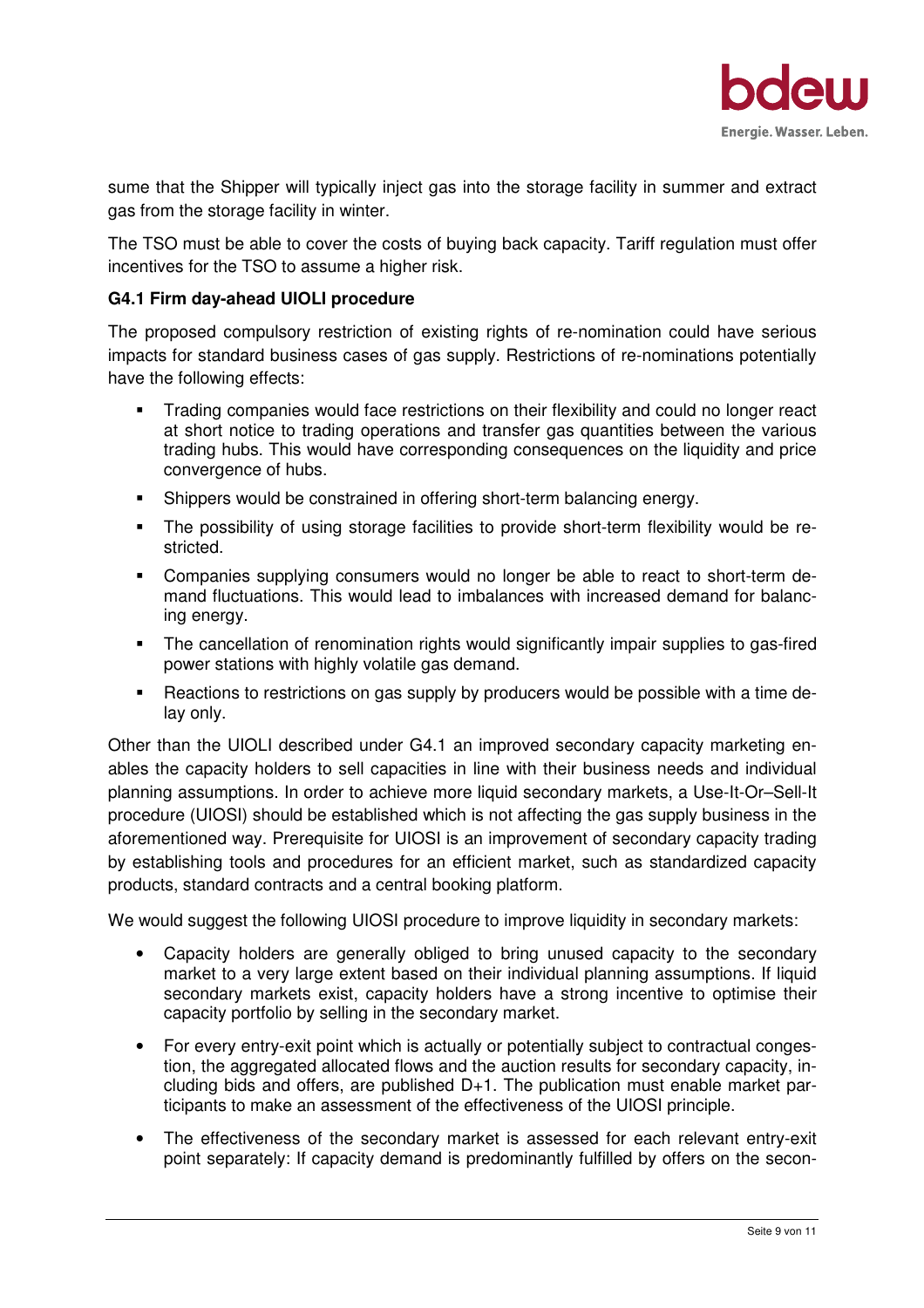

dary markets, no further action is needed. Entry-exit points where demand is not predominantly fulfilled, must be examined in more detail:

- If more than 90 % of the technical capacity is used on the days in question, there is a case of physical congestion.
- $\circ$  In all other cases, the causes for the lack of offers of secondary capacity have to be examined. In this examination, it also has to be taken into account whether the demand reflected market conditions.
- The described UIOSI-procedure shall be subject to an evaluation of the regulatory authorities. The competent regulatory authority has to assess after a reasonable implementation period (e.g. six months) whether capacity holders at a given entry-exit point make sufficient use of the UIOSI procedure in order to meet market demand. If this is not the case, further measures, such as the restriction of renomination rights have to be investigated.

#### **G4.2 Withdrawal of underutilised capacity**

We support the revision of existing UIOLI procedures but do not think that it is appropriate to connect the UIOLI with the position of the shipper in gas markets. This constitutes a mix-up of energy regulation and competition law which does not seem suitable. In this respect, we also want to point out that the concept of releasable capacity set out in Section 2.5.3 including 'freeing up' capacity regardless of whether the capacity is utilized by its holder is not acceptable to shippers as it introduces uncertainty into capacity contracts thereby opposing the aim of creating stable and liquid markets which deserve market participants' confidence.

In general, UIOSI provisions seem more suitable to achieve the intended results.

## **7 What are your views on the proposals? Do they address the problems? Will they lead to more effective capacity allocation methods being developed?**

We refer to our answer to question 6 and want to point out that the CAM and CMP proposals address only one aspect of the problem. It is also necessary to consider the tariff issues involved and to address incentives for necessary investments.

We support an EU wide harmonization of market design through EU-wide binding rules. In contrast, the measures proposed by ERGEG leave wide discretion to the NRA. The concept of the "tool box" would inevitably lead to inconsistent national regimes. Any cross-border rules should be consistent at least throughout large regions. We therefore propose the implementation of few selective mechanisms for all cross-border entry and exit points, which are binding and coherent throughout the EU.

## **8 Are the needs of shippers performing supply activities properly taken into account?**

For shippers it is essential that existing capacity bookings remain unaffected. In particular the existing long-term capacity bookings are essential for the conclusion and performance of long-term import contracts ensuring secure gas supplies for the European market. Therefore,